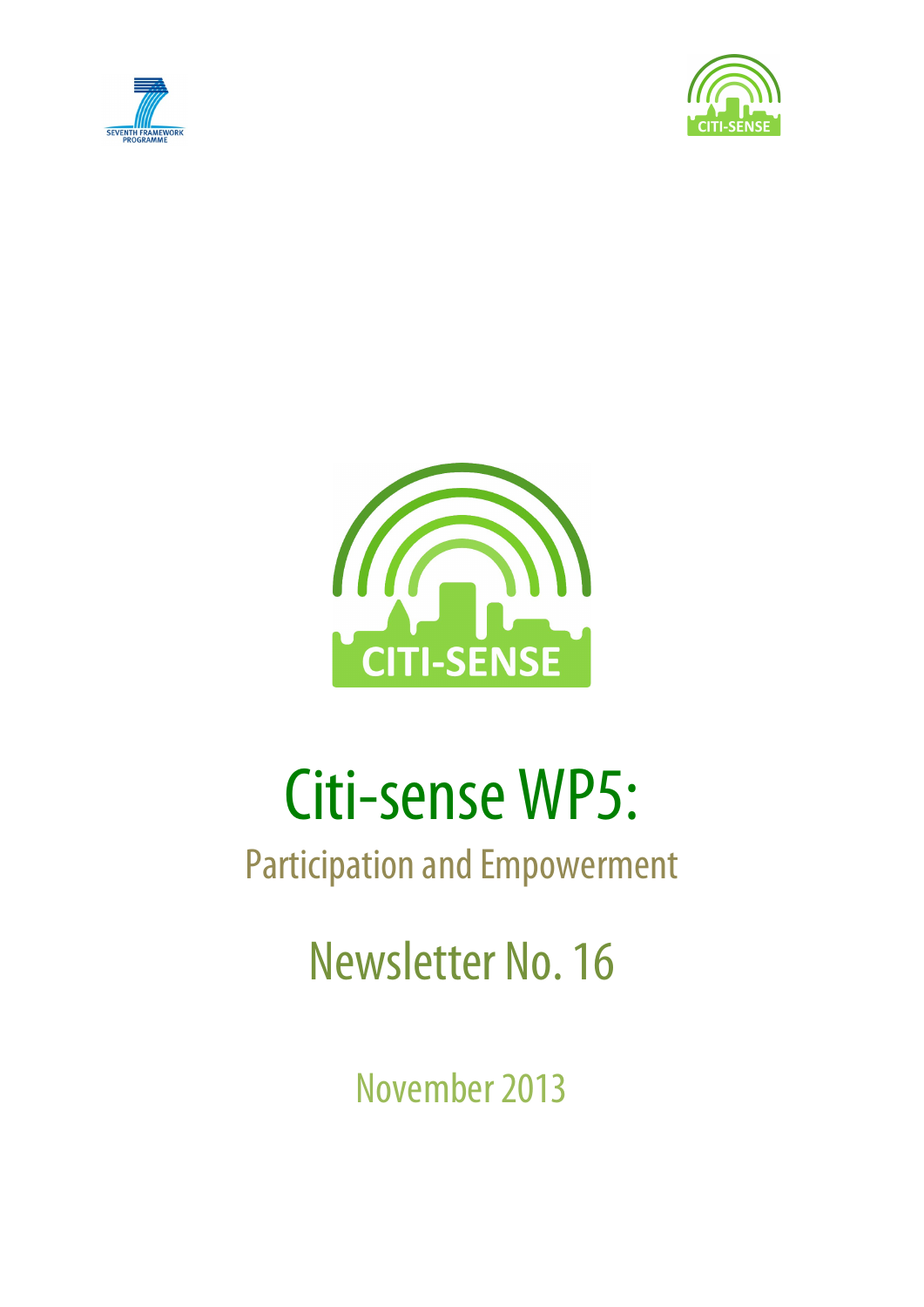



### Articles and Publications.

#### **City Sustainability Must Begin With Reinvestment in Neighborhoods. Kaid Benfield.**

Sustainable neighborhoods are the building blocks of sustainable cities. Neighborhoods are where development decisions are made and where increments of change – whether good or bad – actually take place, as well as where residents and workers experience the city environment on an everyday basis. Quite literally, sustainability starts in the neighborhood.

http://sustainablecitiescollective.com/kaidbenfield/186456/city-sustainability-must-begin-reinvestment-neighborhoods

#### **Citizen Participation Demographics: Who is generating civic ideas?**

What we've learned is that a wider demographic spread is actively participating in online community engagement. The sampling below was collected from over 5,000 registered CivicIdeas users.

http://www.engagingcities.com/article/citizen-participation-demographics-who-generating-civic-ideas#.UoRg22srHk0.twitter

#### **Council of Europe urges more creativity online to counter declines in political participation.**

Social networks, blogs and online media offer citizens unprecedentedly direct access to democratic life. Is the internet revolutionising our concept of democracy? A new study prepared for the Council of Europe invites governments and civil society to take advantage of the web as a tool for participatory democracy.

The study indicates declines in election turnout (in 40 out of 49 democracies worldwide from 2007-2013), party membership, trade union memberships, and other forms of democratic expression. It acknowledges recent "overblown expectations" of the Internet's usefulness in promoting democracy, and that individuals participating online are often the same as those participating offline. It also notes the risk of the use of web censorship or surveillance to undermine democracy.

Prepared to inspire discussion at the 2nd World Forum for Democracy, the study proposes new ways forward in the practice of digital democracy. For example, it suggests that governments and parliaments pay more attention to Internet-based initiatives and avoid reproducing outdated tools, like consultations or public assemblies, online. Il also encourages civil society to make full use of potentially powerful opportunities for engagement such as crowdsourcing, crowd funding and viral social media campaigns. The web can also serve as a platform to better hold authorities to account.

http://hub.coe.int/en/web/coe-

portal/press/newsroom?p\_p\_id=newsroom&\_newsroom\_articleId=1657771&\_newsroom\_groupId=10226&\_newsroom\_tabs=n ewsroom-topnews&pager.offset=0

http://www.coe.int/t/dg4/cultureheritage/news/wfd/study\_en.pdf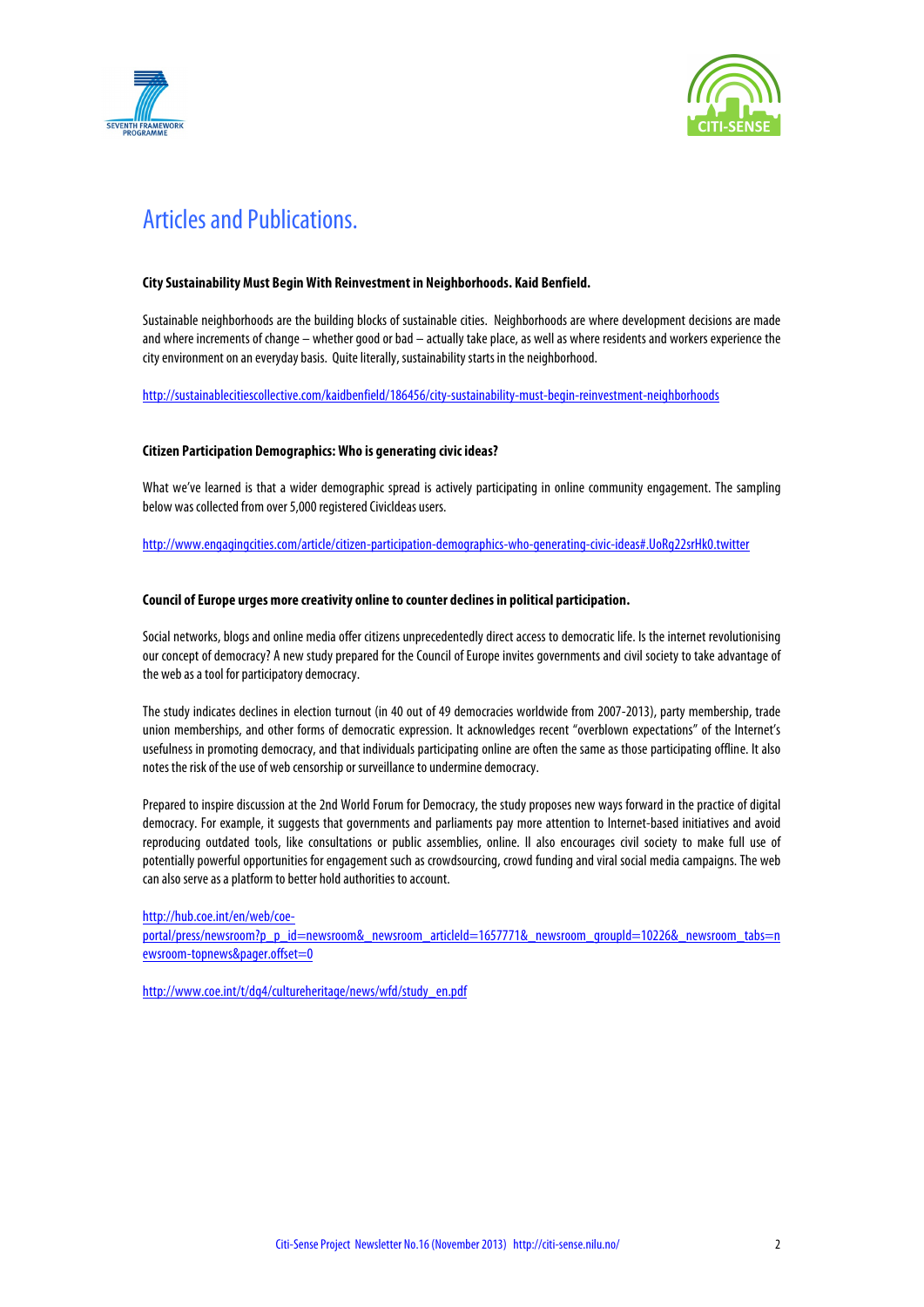



#### **El Ayuntamiento de Bilbao inicia la obra de la primera isla sonora de Bilbao en la Plaza General Latorre.**

La dimensión sonora o acústica influye de manera determinante en la calidad de vida de cada zona. De hecho, cada zona tiene una dimensión sonora diferente asociada a su función. La contaminación acústica tiene un impacto evidente sobre la salud de las personas. Y por otro lado, una buena calidad sonora de nuestros espacios públicos puede contribuir a mejorar nuestra calidad de vida. Por ello, el Consistorio bilbaíno lidera un proyecto europeo que quiere investigar sobre las posibilidades de reducir la contaminación acústica.

Se trata del proyecto QUADMAP, que tiene una duración de 3 años, y se centra en la definición y gestión de zonas tranquilas en el marco de la Directiva europea2002/49/CE sobre ruido ambiental. El papel del Ayuntamiento de Bilbao en este proyecto se basa en aplicar propuestas de actuaciones, desarrolladas en colaboración con los socios tecnológicos del proyecto (entre los que se encuentra Tecnalia), para crear espacios de tranquilidad en espacios urbanos de Bilbao. Las plazas y parques de la ciudad serán los espacios de prueba y participación.

Se trata de un proyecto subvencionado por la Unión Europea que servirá para intercambiar experiencias con otras administraciones y centros de investigación europeos ubicados en los entornos de Rotterdam, Florencia y Paris.

http://www.deia.com/2013/10/29/bizkaia/bilbao/el-ayuntamiento-inicia-la-obra-de-la-primera-isla-sonora-de-bilbao-en-la-plazageneral-latorre

#### **Interstress Project: Interreality in the Management and Treatment of Stress-Related Disorders.**

The INTERSTRESS project aims to design, develop and test an advanced ICT-based solution for the assessment and treatment of psychological stress.

Objectives: Quantitative and objective assessment of symptoms using biosensors and behavioral analysis, decision support for treatment planning through data fusion and detection algorithms and provision of warnings and motivating feedback to improve compliance and long-term outcome.

#### http://interstress.eu/index.php/en

#### **SenseMyCity: new app.**

SenseMyCity is the name of the application developed for smart phones, within the Future Cities Project. It enables, through the use of sensors, the registration of the everyday life of users for further analysis. Information such as fuel consumption per journey, possibility of car sharing or levels of stress are some of the data which can be studied.

With this application, designed to use in research projects in various areas such as engineering and psychology, users can record. consciously and voluntarily their daily routine through sensors embedded in their mobile phones. Recently completed, SenseMyCity is being tested and it will be applied to the police for analysis of the welfare of the professionals.

http://futurecities.up.pt/site/sensemycity-allows-the-analysis-of-fuel-consumption-and-stress-levels/

http://infocivil.es/una-aplicacion-innovadora-de-mapas-urbanos-para-revolucionar/